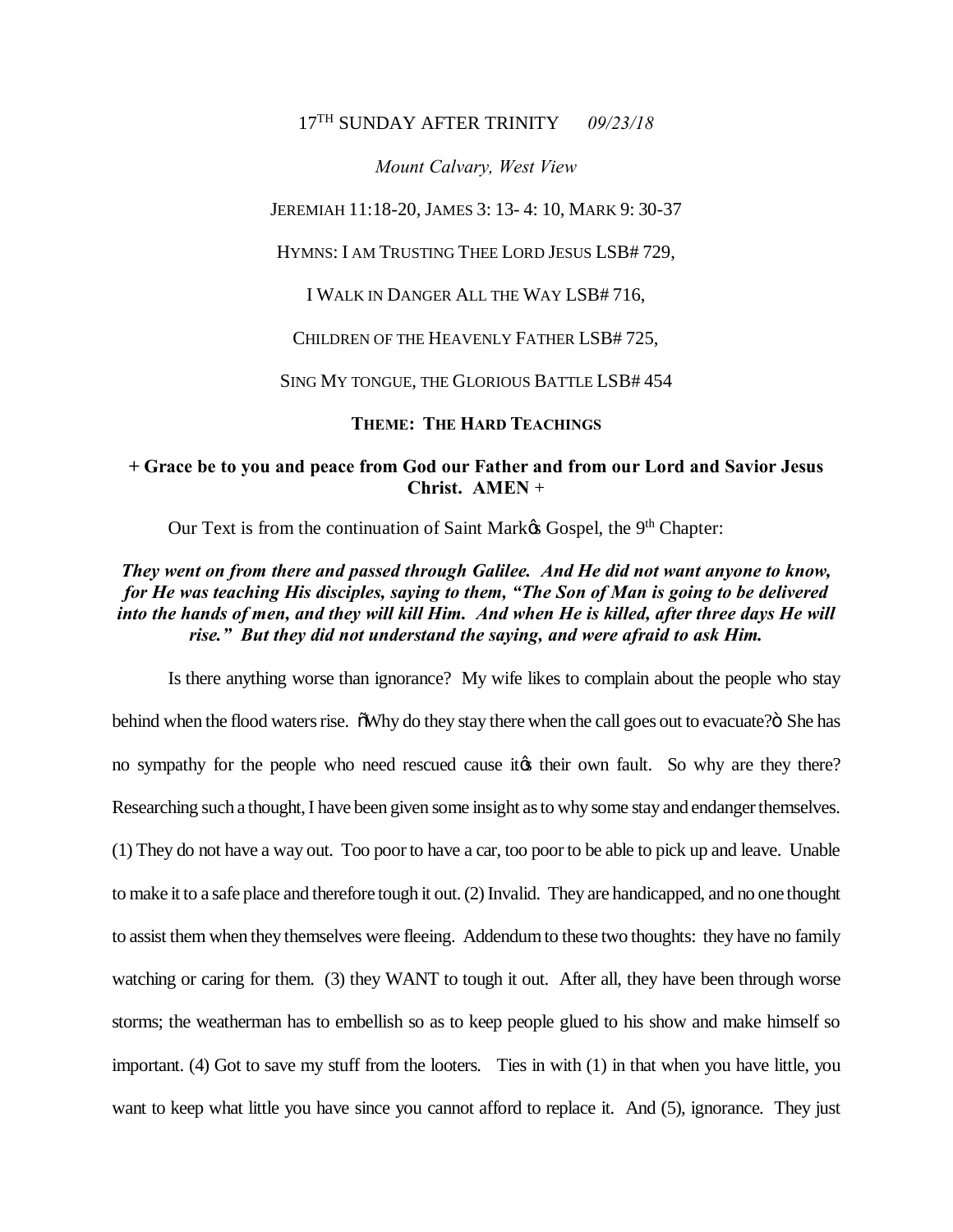plain did not know. Perhaps some would lump into this crowd the ultra-Christian as  $\ddot{o}$  ignorant. $\ddot{o}$ Identifiable by the Classic statement:  $\delta$ God will save me. $\delta$  Always quoting Psalm 50: *Call upon Me in the Day of Trouble, and I will deliver You*. After all, what is more troubling than a natural disaster? God promised to save His people! However, is it ignorance to believe God will save, or is it ignorance to believe God will not save? Ignorance, I believe, is in the mind of the beholder. It is only ignorance if you do not find out  $\delta$ Whyö people do what they do. Ask a few questions, and maybe you will find the answer.

People tend to look at God as a kind of entity that will stop all disasters, now that Christ has come. After all, it only makes sense that only the sinners get God $\alpha$  wrath. So, when Christ drops the bombshell upon His followers, "*The Son of Man is going to be delivered into the hands of men, and they will kill Him*,  $\ddot{\text{o}}$  how would you expect them to understand this? There is nothing more disastrous than knowing you are going to die, and at the hands of people no less. Certainly, Jesus does not deserve to die, only evil people deserve to die. If anybody is protected from evil, it would certainly be this wonderful man, Jesus. Even though the disciples were not there, they heard how Jesus had battled Satan in the wilderness and won; How He was ministered to by the angels and strengthened. They have witnessed how the very demons obey His command, and they have seen death reversed by this Messiah. They have seen wind and waves obey Him and He walked on water! How can a bunch of goofballs grab Him and kill Him? The last time that happened, the mob moved Him to the edge of the cliff to throw Him over, and He just walked right through them. How can He now tell us that He is going to be simply handed over and be killed?

The sad thing is, they were afraid to ask Him. Before you get all huffy, and say you would have asked, because here and now we have no trouble asking God about anything. We even say it without thinking. "The God! What happened?" we say. Did you expect an answer, or were you just using God  $\alpha$ name in vain? That is just one example. I am sure you have many more, but the disciples were not about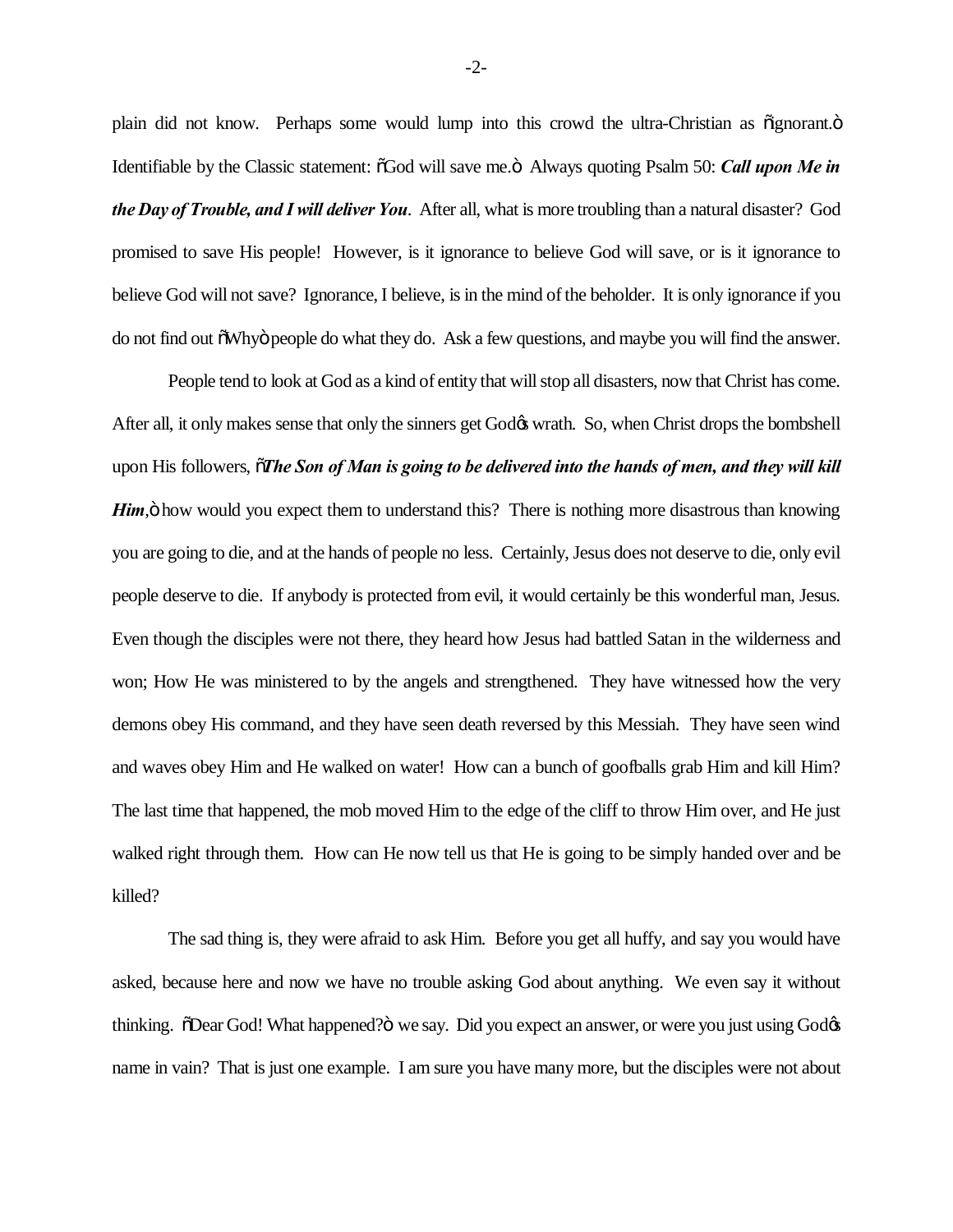to ask simply because they did not want to hear another diatribe about how ignorant they are. All those times Jesus chastised them for having little faith, for having no faith when He was sleeping in the hull of the ship. When Jesus reprimanded them for not perceiving, for not understanding. Scolding them for not having enough prayer last Sunday. He even called Peter SATAN for speaking out against Jesus dying the FIRST time. So, it is quite understandable why they were afraid to ask, and why they still do not understand.

*And when He is killed, after three days He will rise*. To me, that is the key to the understanding, and why we who are here now have such comfort reading Jesus Words and living the faith. The disciples were at a disadvantage. They have not the Word as we have it. We know that Jesus when killed, will rise from the grave because we have the rest of the story. The disciples do not have this information yet, just the report that it will happen. They do not yet have the Holy Ghost as we do. We have the knowledge of the Word of God, and the Holy Ghost to keep us in the Word. When we need comfort to understand why bad things are happening to us and around us, we are to turn to Jerimiah and understand that things do happen that are beyond our control, that evil people do plot against us, even though we are simple sheep to them. There are evil plots to destroy us simply because we believe and trust in the Triune God of Father, Son, and Holy Ghost. Sometimes we get knowledge of such heinous deeds, sometimes like on Big Brother we are Blindsided. (poor Brett.) All these things happen because we all sin, and are conditioned to fits of jealousy, selfish ambition, unspiritual earthly acts as if demonic. James was indeed insightful when he reminds us that our sins war within us. *You desire and do not have, so you murder. You covet and cannot obtain, so you fight and quarrel. You do not have, because you do not ask. You ask and do not receive, because you ask wrongly, to spend it on your passions*. The disciples did not ask, because they did not have the comforting faith necessary to ask. Their sin was fear of God, in a bad way. The same as all of us, when we rely on our own reason or strength to get us out of terrible situations.